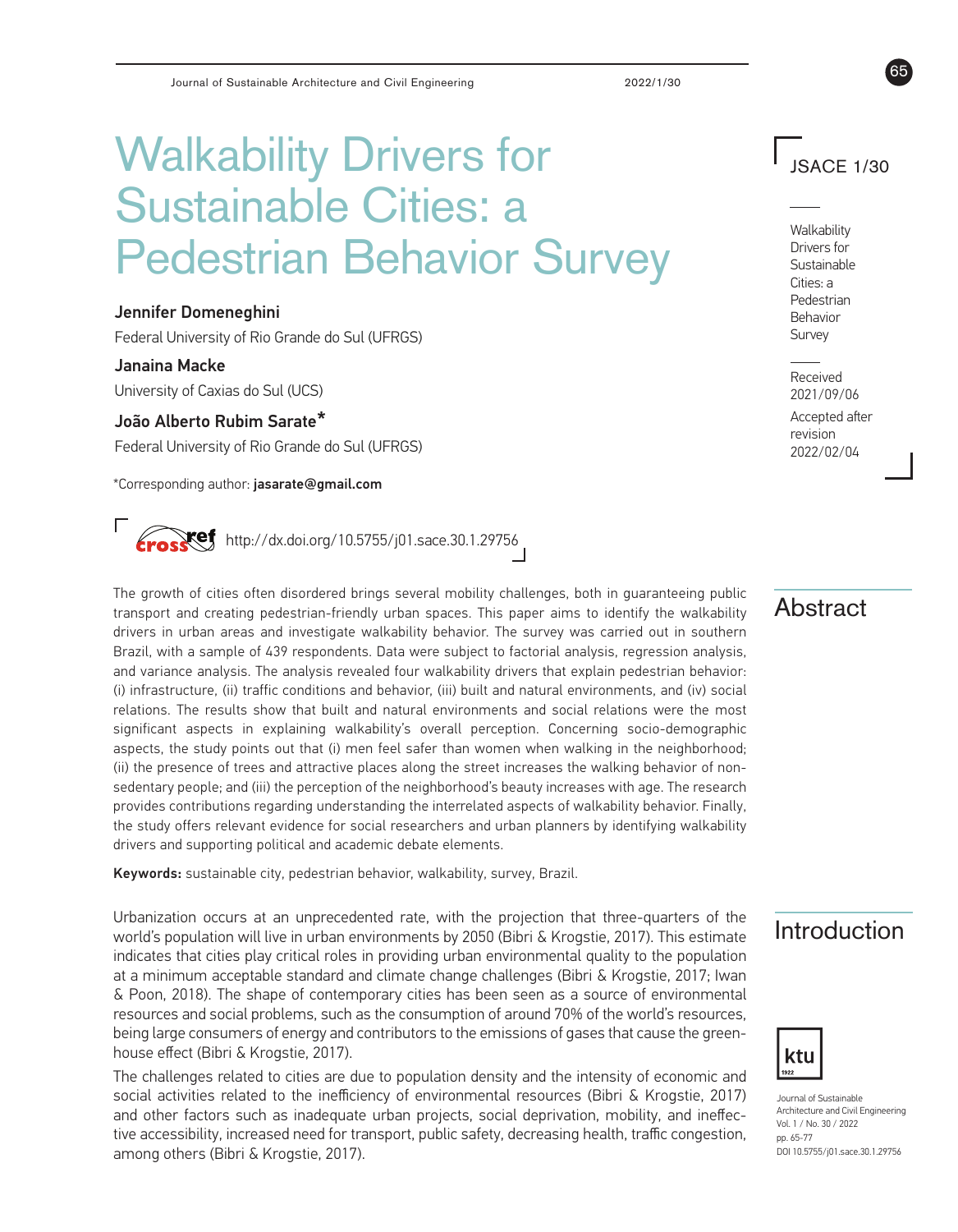The idea of making cities more sustainable has grown in importance in several fields of knowledge, such as urban planning, environment, and public policy management (Cerutti *et al*., 2019; Jayakody *et al*., 2018). Among the dimensions of a sustainable city, walkability has been identified as one of the central axes of quality of life in sustainable cities (Jayakody et al., 2018). Walkability is one of the strategic elements that are part of urban mobility in general and is characterized both by the study of the physical means that provide walking and by the qualitative aspects about what motivates people to walk in the urban space (Ewing *et al*., 2006; Jayakody *et al*., 2018).

In addition to these two approaches, the nature of walking can be motivated by physical activity or as an active means of transportation (Livi & Clifton, 2004). Regardless of the motivation, improving the walkability of a city has a direct impact in several fields, such as recreation studies (Haq, 2011; Frank *et al.*, 2010), urban design (Su *et al.*, 2017; Cerin *et al.*, 2006), public health, transportation planning (Leslie *et al.*, 2005; Cerin *et al.*, 2006; Lo, 2009), and quality of life (Macke *et al.*, 2018; Lee, 2008; Litman, 2003). For this reason, researchers and public managers are increasingly interested in understanding pedestrians' behavior, perceptions, and attitudes and the relationship of this perception with the physical environment (Livi & Clifton, 2004; Zuniga-Teran *et al.*, 2017).

Many researchers have analyzed urban transformations and the impact on walkability (Su *et al.*, 2019; Habibian & Hosseinzadeh, 2018; Riggs, 2017), but more work needs to be done on studies that include both objective and subjective data to analyze the individual behavior of pedestrians according to the morphology of the spaces. The tools used to verify walkability have generally been poorly adapted to capture the characteristics of the built environment and attitudes and behaviors about walking, and since they were not originally designed to access pedestrians' perception of these issues (Livi & Clifton, 2004).

The tools that assess walkability fail to access different types of walking behavior, and they do not link pedestrian behavior with the definition of a sustainable city (Su *et al.*, 2017). A sustainable city requires improvements in quality and safe access to active mobility, which demands knowledge and understanding of the pedestrians' perception of their walking behaviors and the walkability drivers.

According to socio-demographic features, these gaps and the debate about walkability in sustainable cities lead to this paper's primary objective: to identify the walkability drivers in urban areas and investigate the perception of walkability. The survey was carried out in southern Brazil, in which the attitudes and behaviors about walking of 439 respondents were investigated.

This paper is organized as follows. After this introduction, the theoretical background of walkability is presented. The third section describes the methodological steps, procedures, and criteria. The fourth section presents and discusses the study results. Finally, the conclusion section highlights the study's theoretical and applied contributions.

66

Walkability Urban planning is gradually changing, with goals to modify pedestrian streets' landscapes that favor walking and improve urban sustainability (Su *et al*., 2019; Habibian & Hosseinzadeh, 2018; Riggs, 2017). Most research still focuses only on one type of walking: physical activity or walking as a mode of transport, aiming to learn more about one type or another. These surveys' common point focuses on pedestrians' perception (Livi & Clifton, 2004).

> In recent years, there has been an increase in popularity and accessibility indexes, creating measures that assess both the built form and residents' needs. Accessibility, or just access, refers to the ability to achieve the desired goods, services, and activities, and walking provides essential mobility; that is, many people depend on walking to access activities, such as medical services, education, and work (Litman, 2003; Ewing *et al.*, 2006; Lo, 2009). Accessibility can be assessed using surveys with residents, field surveys, and geographic information systems to determine the portion of essential destinations that can be conveniently reached through travel on foot, in par-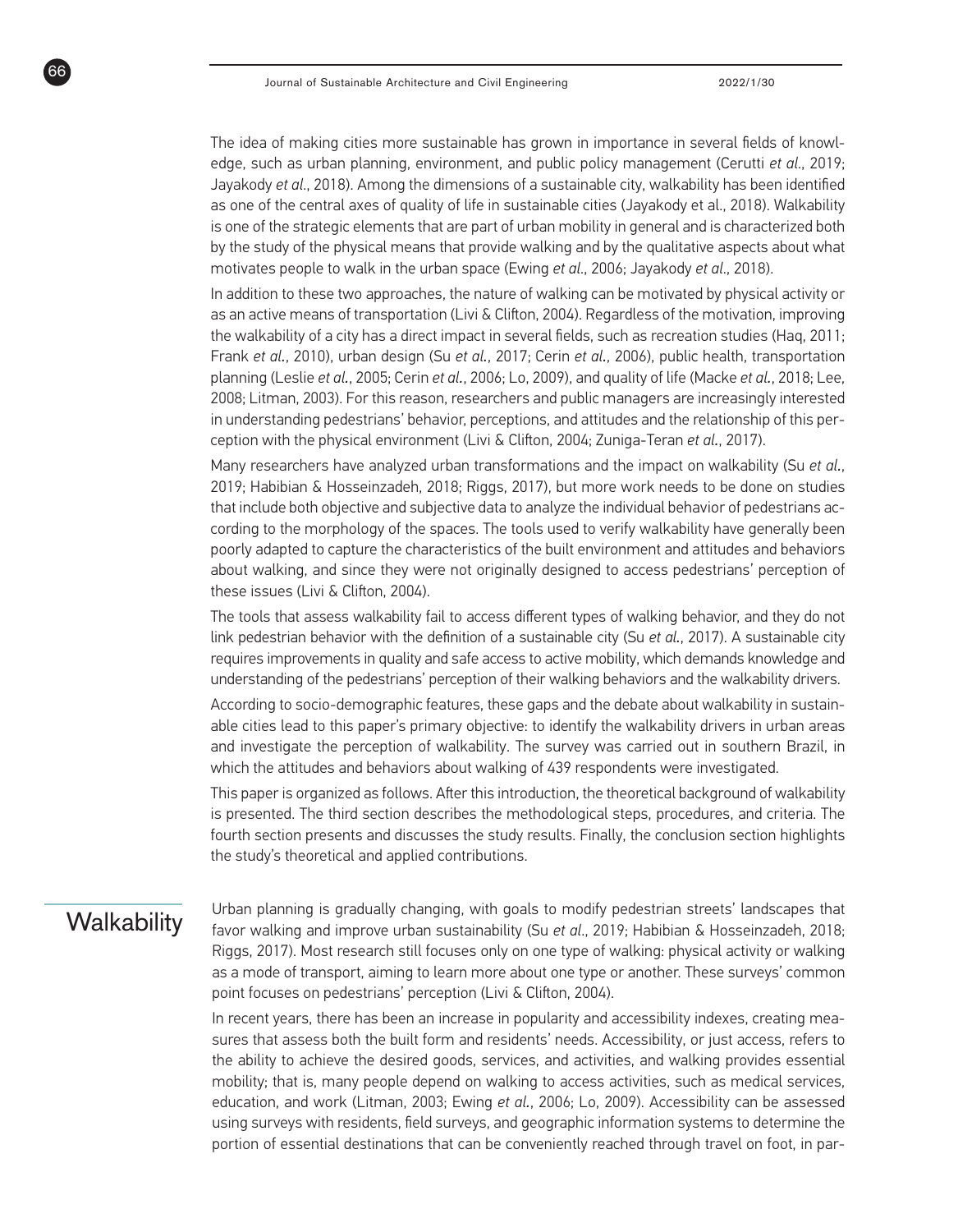67

ticular by disadvantaged populations (Litman, 2003), which is vital in considering the assessment of the walkability of cities.

Walkability offers various benefits, including accessibility, cost savings for the consumer and public economy, more efficient land use, habitability, public health, and economic development (Litman, 2003; Manaugh & El-Geneidy, 2011). Pedestrians can walk for several purposes: access a destination as a means of transport, exercise, leisure, or some combination (Livi & Clifton, 2004). However, the walking behavior's complexity extends beyond the physical, social, and psychological and motivations, perception of security, ability to move around, personal attributes, income so essential to the decision to walk (Livi & Clifton, 2004).

There are several elements and variables to be considered regarding the walk. As the physical characteristics, qualities of urban design, and individual reactions determine the capacity of the general passage of a street, what we mean by the way people feel about the street as a place to walk (Litman, 2003; Leslie *et al.*, 2005; Ewing *et al.*, 2006; Owen *et al.*, 2007). The main elements of local mobility are proximity and connectivity, with proximity being related to mixed land uses that create shorter distances between homes and destinations such as shops or work, and connectivity is the variety of routes to the destination (Owen *et al.*, 2007; Lo, 2009; Frank *et al.*, 2010; Habibian & Hosseinzadeh, 2018). In several studies analyzed by Lo (2009), many measures overlap when it comes to the analysis of pedestrians' walking capacity, such as maintenance of sidewalks and continuity, connectivity between streets, safety in crossings, absence of heavy traffic and high speed, traffic protection, the density of land use, diversity of land use, presence of vegetation, visual interest and perception of security. Different studies show that it is necessary to consider several drivers for walking, mobility, and pedestrians to enable the subsequent measurement of these items (Litman, 2003; Leslie *et al.*, 2005; Lo, 2009).

However, physical resources individually may not tell us much about the experience of walking down a specific street, as they do not capture people's general perceptions of the environment on the streets, perceptions that can have problematic or subtle relationships with physical characteristics (Leslie *et al.*, 2005; Ewing & Handy, 2009; Manaugh & El-Geneidy,2011). Perception can result from interactions between past experiences, culture, and interpretation of the perceived drivers such as physical characteristics, urban design qualities, and individual characteristics that can influence how an individual feels about the environment as a place to walk (Ewing & Handy, 2009). Thus, it is considered that the attributes of the built environment can be measured both objectively (for example, using data from geographic information systems) and subjectively (for example, using questionnaires (Leslie *et al*., 2005; Cerin *et al.*, 2006; Owen *et al.*, 2007).

A tool that has been used for walkability analysis is the Walk Score, which has been recognized as valid and reliable for estimating access to nearby facilities - a critical component of the physical activity environment. However, there is still no determination whether this tool relates to other components such as connectivity on the streets, access to public transport, residential density, and crime. Even so, these factors can be measured in GIS and correlated to Walk Scores, which offer quick and easy-to-use support for considering neighborhood density and close accesses (Carr*et al.*, 2010; Su *et al.*, 2017). Another study was carried out in neighborhoods in Maryland, where three neighborhoods were assessed. The instrument was designed to make an initial assessment of pedestrian behaviors, including those related to transportation and physical activity, attitudes about walking, perceptions about the built environment, and some demographic information (Livi & Clifton, 2004). This instrument was based on The Partnership for a Walkable America (PWA), which consists of perception issues addressing sidewalks, pedestrian crossings, safety, and fun. This was the model considered for elaborating the questionnaire applied in the study, as it offers considerations of different elements and consideration of people's perceptions.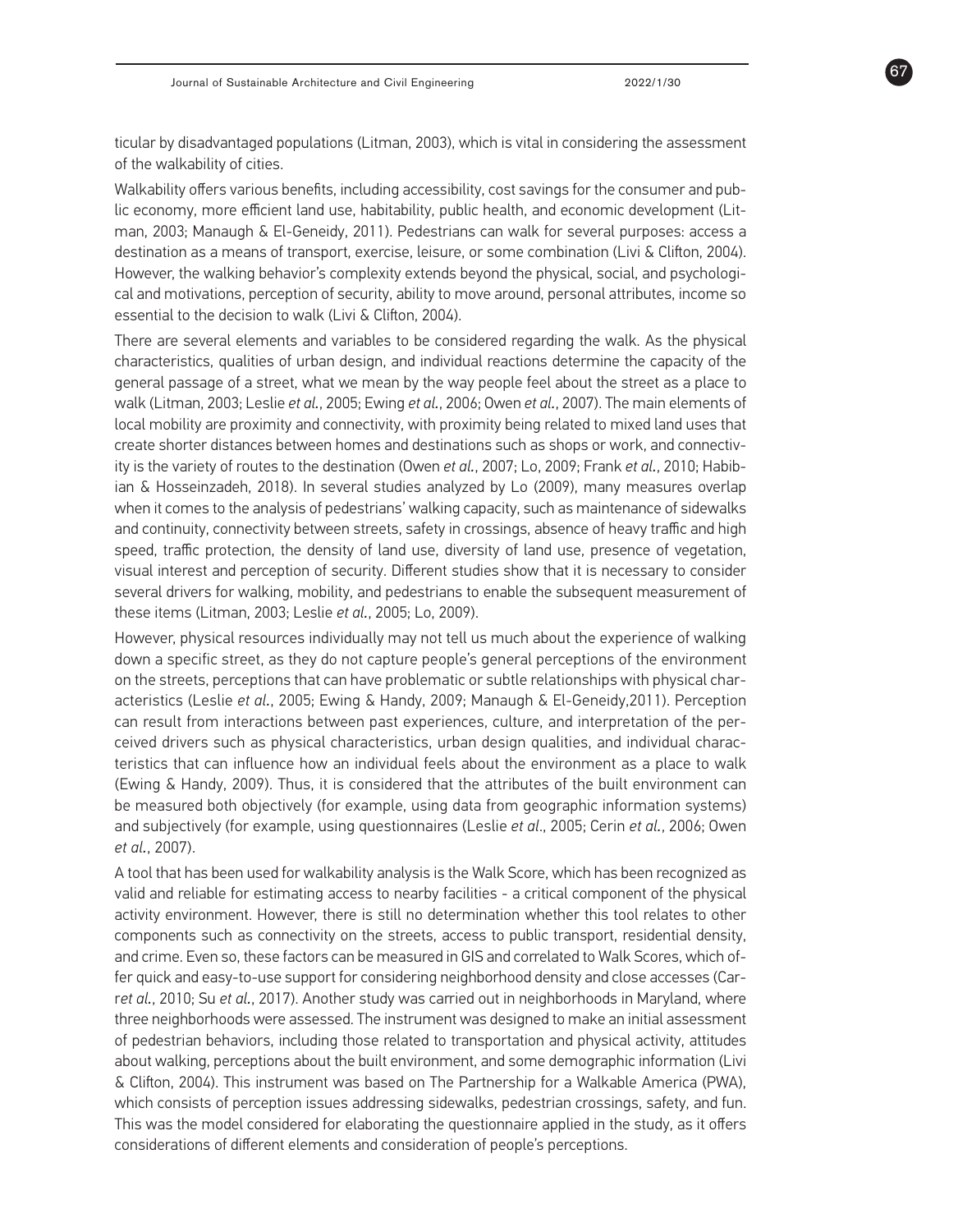The study by Adkins and colleagues (2017) analyzed 17 research on the environment versus mobility issue showed that the environment has more effects on walking and physical activity for disadvantaged people than favored groups and that disadvantaged populations face more walking problems tranquility, safety, and health. The research by Moura and colleagues (2017) considered different pedestrian groups (adults, children, the elderly, pedestrians with reduced mobility) and travel purposes (utilitarian and leisure), considering different factors. The results showed that different groups of pedestrians and reasons for travel significantly impact the assessment of walking ability (Moura *et al*., 2017), so the importance of considering these variables when assessing walkability (Moura *et al.*, 2017; Aghaabbasi *et al.*, 2018).

Emerging evidence supports a link between the built environment in the neighborhood and physical activity, showing that improving the built environment to facilitate and increase physical activity is related to people's health (Livi & Clifton, 2004; Frank *et al.*, 2010). Therefore, walkability is increasingly gaining attention as a critical issue in promoting healthy, environmentally friendly, and socially active practices, as it provides social, environmental, and economic benefits. Besides, in many cases, the only way for people to access daily activities is on foot. Besides, walkability brings life to the streets and makes them habitable, contributing to safer environments (Moura *et al*., 2017; Habibian & Hosseinzadeh, 2018). These elements make the study of walkability critical in the ever-increasing search for sustainable cities and prioritizing active mobility, such as walking.

## Method Questionnaire design

68

The questionnaire was adapted from Livi & Clifton (2004), in which walkability is defined "upon the ease of street crossings, sidewalk continuity, local street network characteristics, and topography" (Livi & Clifton, 2004, p. 4). The variable referring to "During the winter, sidewalks are kept clear of snow" was changed for the perception of walkability, considering this weather phenomenon is not common in the region studied. A Likert scale of 5 points (1 = strongly disagree; 5 = strongly agree) was used for the variables for assessing walkability.

The original questionnaire, published in English, was translated into Portuguese, and two translators performed a content validity test. Three researchers from the social theory research group carried out the questionnaire layout adjustments and slight adjustments of the Portuguese language in face-to-face meetings. The pilot test was carried out on ten respondents before the sample was applied, and small semantic adjustments were made to facilitate the respondents' understanding.

The questionnaire was constructed subdivided into two parts: The first part was composed of 31 closed questions on the assessment of walkability; the second contained 11 variables on socio-demographic data (gender, age, the primary mode of transport, possession of a driving license, owns a dog, owns a car, has children under 5, neighborhood and city).

#### Survey procedures

Data were collected between June and August 2019 by volunteer university students who regularly participate in the research group's activities. The questionnaires were printed, and people were interviewed in public and open places, in squares and parks. The field researchers went through previous training. The 439 respondents interviewed were informed about their voluntary participation, the anonymity of the answers, and the use of the answers only for academic purposes. The average response time of 15 minutes was sufficient to answer the questionnaire.

#### Data analysis

The answers were initially prepared in an electronic spreadsheet, and, later, they were organized in the SPSS software (Statistical Package for the Social Sciences), version 20 for Windows® for data analysis.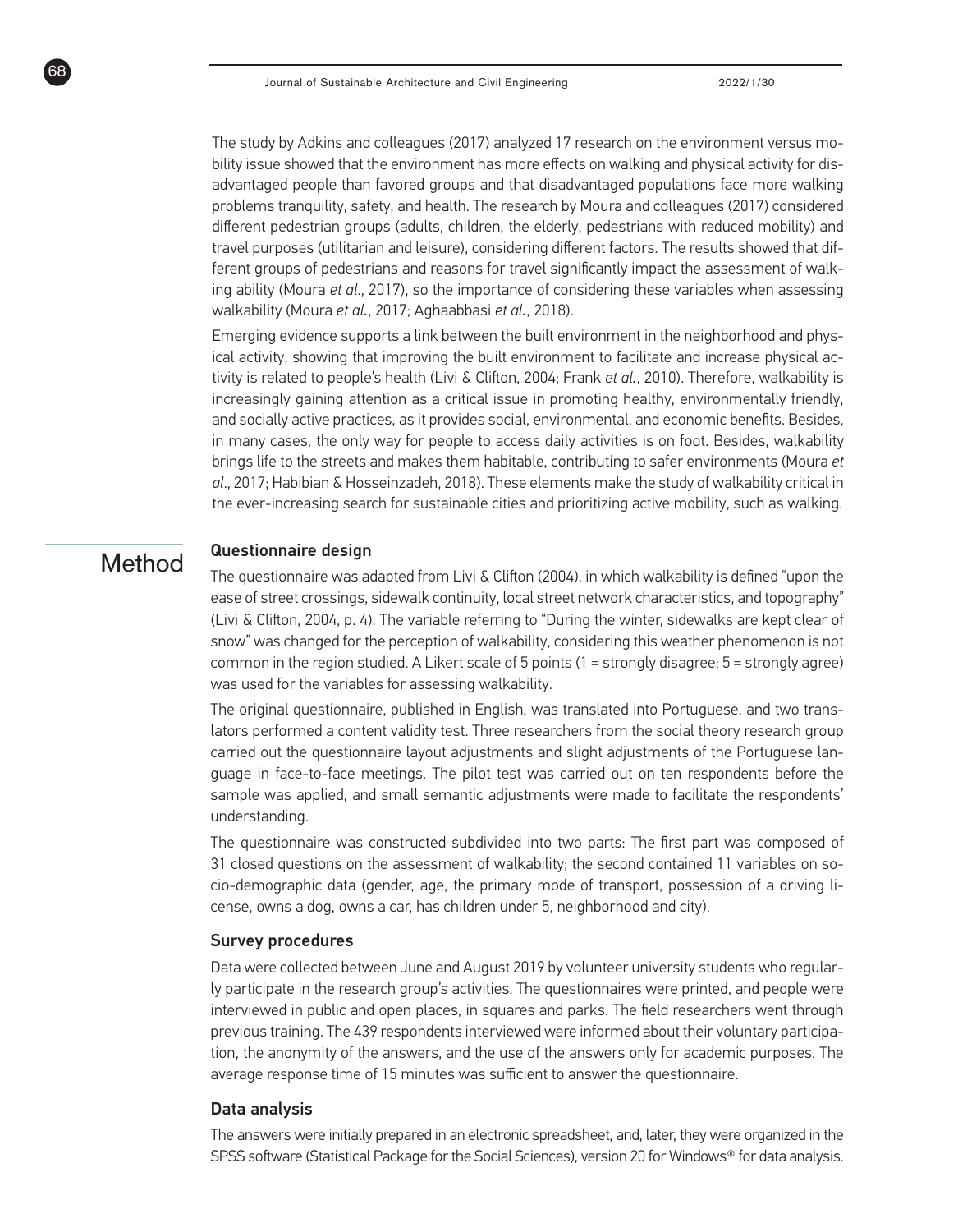The data were analyzed using descriptive statistics, factor analysis, linear regression, and analysis of variance. Descriptive statistics were used for the socio-demographic characterization of the sample. Factor analysis is used to summarize and reduce data (Hair et al., 2003), and it was used to identify the walkability drivers. Linear regression was used to identify the relative weight of the variables (Hair *et al*., 2003) in the general perception of walkability. Finally, analysis of variance was used to identify significant differences in mean (Hair *et al.*, 2003) between perceptions according to the respondent's socio-demographic profile.

#### The context: Passo Fundo region in south Brazil

The survey was conducted in the Passo Fundo region, located in the Rio Grande do Sul (the southernmost state in Brazil). The city of Passo Fundo is the principal city in the region (29.61% of respondents). The city has an estimated population of 203,275 people in 2019 and a Municipal Human Development Index (MHDI) of 0.776, according to the IBGE (2019). Cities are considered small and medium-sized, and MHDIs levels are between medium and high (IBGE, 2019). All cities are based mainly on agriculture (especially the small cities). Passo Fundo is the largest city. It is also considered a hub in commerce, industry, education, and health, a nationally recognized medical hub (the city has nine hospitals), and a national capital of culture (having nine higher education institutions).

#### Identification and analysis of walkability drivers

Descriptive analysis revealed the sample's main characteristics concerning the family: 61.3% are women; 49.5% of respondents are up to 36 years of age (sample mean: 37 years); 17.8% have children under five years old; 57.2% have a dog. Regarding means of transportation: 74.2% have a car; 75.9% have a driver's license; 65.9% have the car as the primary means of transportation, while only 16.9% have walking as the primary means of transportation.

Regarding walking habits, sedentary behavior was defined as less than 20 minutes a day; they represent 54.8% of the sample. Of the total sample (n = 439), 12.1% walk more than 3 km per day. The primary trips are close to home (33.11%) and close to school or work (28.17%).

For 44.1% of respondents, the seasons do not interfere with the habit of walking. Besides, 66.0% usually walk alone, and 38.7% usually walk at night. 55.6% say it is possible to go to work or school on foot, but only 34.62% usually do so. Considering the main reasons for walking: 55.8% walk because it is an opportunity to do physical activity and 18.9% walk for practicality, indicating that urban design favors walkability for this portion of the sample.

Regarding the main reasons that hinder or limit the habit of walking: 54.67% of respondents point out the lack of time as a limiting issue for walking, and 14.58% point out the lack of security as a limiting factor for the practice of walking. When asked what factors would make them walk more: 36.88% would walk more if there were good sidewalks, 31.21% would walk more if there were more and better public lighting on the roads, and 24.15% would walk more if there were more parks and squares.

This research aims to go beyond the walkability assessment made by Livi & Clifton (2004). The data were subjected to factor analysis using PCA (Principal Component Analysis) through the varimax rotation. Missing cases were excluded by listwise treatment (this option means that any case that failed to answer a question is disregarded in the analysis). The index of Kaiser-Meyer-Olkin (KMO) adequacy of the sample was 0.726, and Bartlett's Test of Sphericity (significant to 0.000) indicated the factorability of data (Hair *et al.*, 2003).

The factorial analysis's final model is formed by 12 variables, indicating that six were left out of the model. These variables were removed, one by one, using commonality as a criterion. In addition to the variables provided for in the study by Livi & Clifton (2004), a variable for the general assess-

## Results: analysis and discussion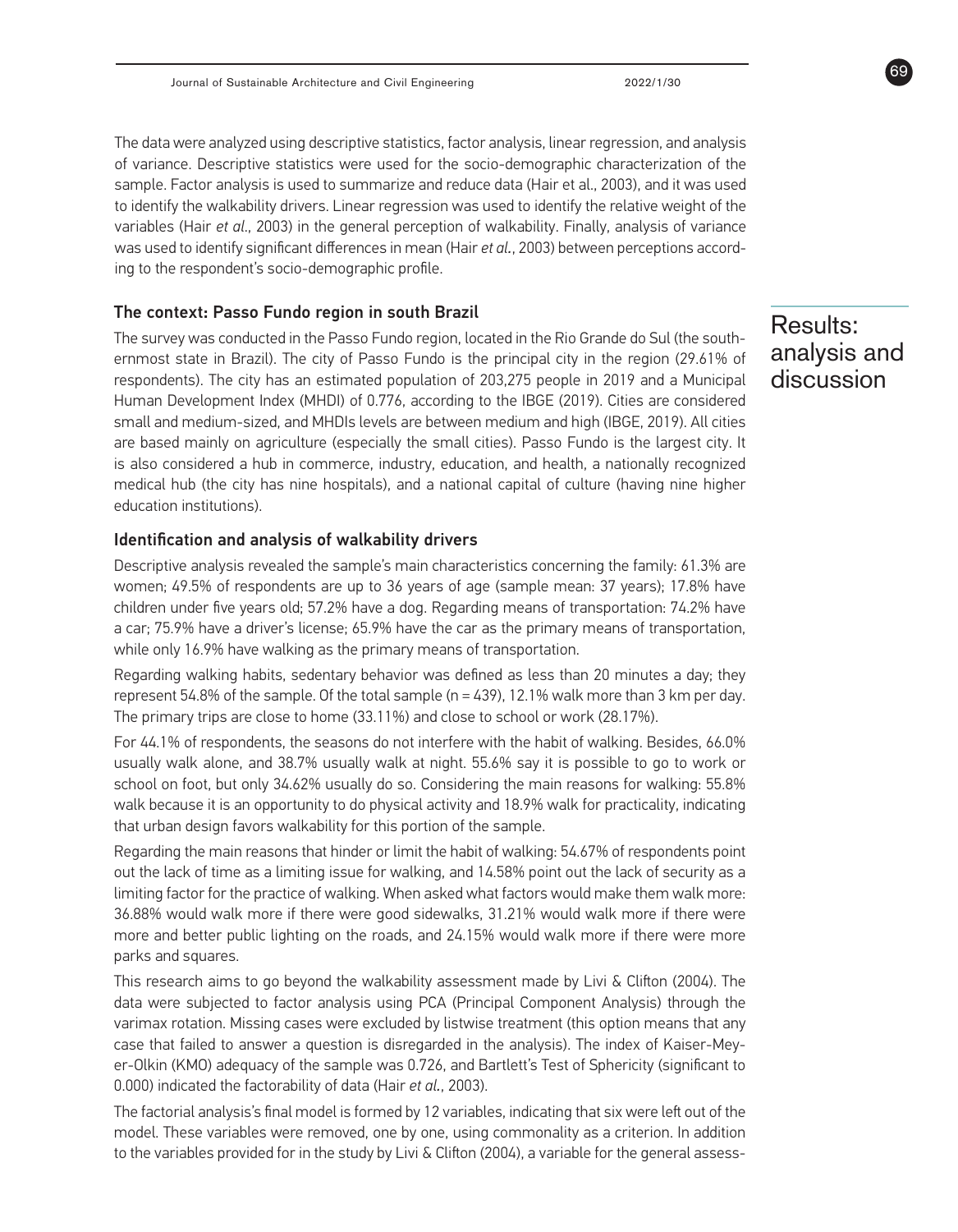ment of walkability was added, used as a dependent variable in the linear regression analysis: WALK - "Generally speaking, it is easy to walk in my neighborhood".

The total explained variance of the model was 61,768%, with the "Infrastructure" driver explaining 17,571%; the "Traffic Conditions and Behavior" explaining 16,287%; the "Built and Natural Environments" explaining 15,233% and, finally, the "Social Relations" driver explaining 12,678%. The analysis results converged in 5 iterations, and the Cronbach's alpha for the scale was 0.762, which indicates a satisfactory result for an exploratory study (Hair *et al*., 2003).

| <b>Driver</b>                                           | Items                                                                               | Loading | Mean | Standard<br>deviation |
|---------------------------------------------------------|-------------------------------------------------------------------------------------|---------|------|-----------------------|
| Infrastructure<br>$(0.761)^*$                           | INF1-Sidewalks are safe and clear of litter, leaves,<br>poles, and other obstacles. | 0.839   | 2.46 | 1.114                 |
|                                                         | INF2 - Sidewalks are safe for people with mobility dis-<br>abilities.               | 0.785   | 2.12 | 1.024                 |
|                                                         | INF3-There are enough sidewalks                                                     | 0.731   | 2.80 | 1.214                 |
|                                                         | TCB1 - Drivers drive at a safe speed.                                               | 0.700   | 2.75 | 0.999                 |
| Traffic conditions<br>and behavior<br>$(0.651)^*$       | TCB2-Drivers usually respect pedestrians.                                           | 0.691   | 2.74 | 1.059                 |
|                                                         | TCB3-There are sufficient traffic signals and well-<br>marked crosswalks.           | 0.676   | 2.78 | 1.178                 |
|                                                         | TCB4-Traffic signals allow enough time to cross the<br>street.                      | 0.638   | 3.16 | 1.103                 |
| <b>Built and natural</b><br>environments<br>$(0.666)^*$ | BNE1–There are trees and attractive places along the<br>street.                     | 0.853   | 3.39 | 1.086                 |
|                                                         | BNE2-There are benches and places to sit.                                           | 0.693   | 3.15 | 1.217                 |
|                                                         | BNE3-My neighborhood is attractive and enjoyable to<br>walk in.                     | 0.626   | 3.52 | 1.027                 |
| Social relations<br>$(0.604)^*$                         | SOR1-There are commercial areas within walking dis-<br>tance of my residence.       | 0.818   | 3.36 | 1.307                 |
|                                                         | SOR2-I often see people walking and cycling in my<br>neighborhood.                  | 0.767   | 3.51 | 1.109                 |

\* Cronbach's Alpha

The Infrastructure driver ( $M = 2.458$ ; SD = 1.117) includes the variables: (i) "Sidewalks are safe and clear of litter, leaves, poles and other obstacles"; (ii) "Sidewalks are safe for people with mobility disabilities"; and (iii) "There are enough sidewalks". This dimension was the one that presented the lowest averages, which suggests that respondents are not satisfied with sidewalks' infrastructure. In the study by Moura et al. (2017), similar results were found. Pedestrians, representing the elderly and with reduced mobility, were affected by the sidewalk's sufficient width, which does not accommodate this type of population becomes an inconvenience when walking. The study results by Aghaabbasi and colleagues (2018) show that sidewalks are an essential driver in bringing safety, especially for people with reduced mobility. Moreover, Jayakody et al. (2018) found that sidewalks must be free of obstacles and leveled to access people with reduced mobility. Another component pointed out that favored infrastructure environments are more walkable (such as places with adequate sidewalks) than disadvantaged environments (Frank *et al*., 2005; Adkins *et al.*, 2017 & Lo, 2009), which proves that infrastructure is one of the points to consider making the place more walkable.

Factorial results for walkability

70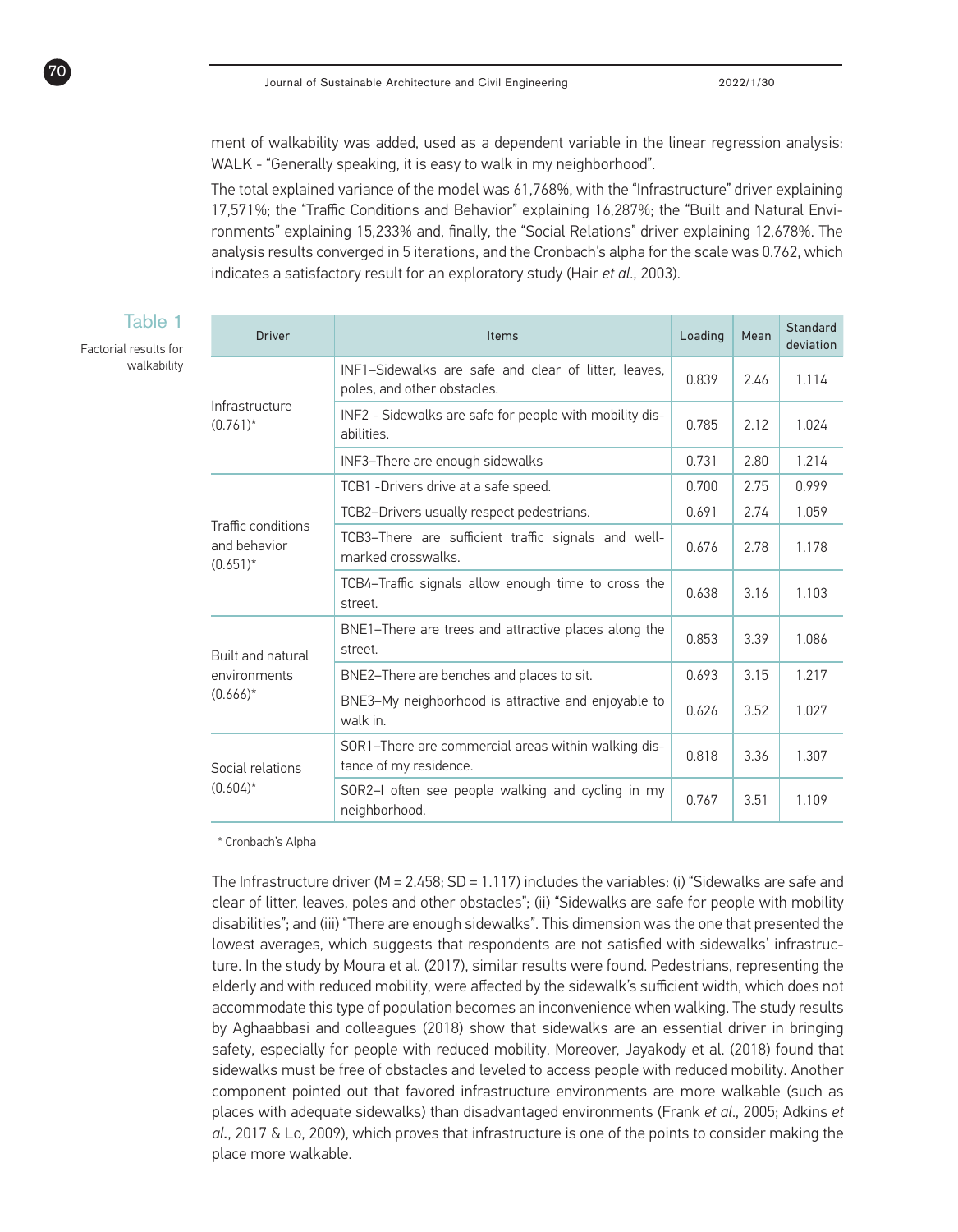71

The Traffic conditions and behavior driver (M =  $2,846$ ; SD = 1,088) embraces the variables: (i) "Drivers drive at safe speed"; (ii) "Drivers usually respect pedestrians"; (iii) "There are sufficient traffic signals and well-marked crosswalks"; and (iv) "Traffic signals allow enough time to cross the street". The averages of three variables are less than three, which indicates that respondents assess that traffic conditions are considered flawed and that drivers do not drive safely, respecting pedestrians. In this line, providing traffic safety is one aspect that needs to be improved, as it is related to the adoption of walking as transportation (Cerin *et al.*, 2006). Cities should consider infrastructure items such as safety and lighting lanes in the traffic safety infrastructure (Cerutti *et al.*, 2019). Less walkable areas have larger blocks, fewer intersections, and greater distance at intersections (Leslie *et al.*, 2005; Lo, 2009), making it difficult to cross the roads.

The Built and natural environments driver ( $M = 3.356$ ; SD = 1.110) comprises the variables: (i) "There are trees and attractive places along the street"; (ii) "There are benches and places to sit"; and (iii) "My neighborhood is attractive and enjoyable to walk in". Respondents' assessment of this driver was better than that of previous drivers. The presence of resting places, such as seats, is attractive to people, but these are sometimes not used due to a "sense of protection". Still, they are essential to encourage walkability (Jayakody et al., 2018). Another point is that green spaces contribute to people's quality of life, promoting several benefits, such as reducing urban heat, improving air quality, valuing property, and, mainly, psychological benefits, by providing relaxation and recreation (Frank *et al.*, 2005; Haq, 2011; Lo, 2009). Just as respondents noted trees' presence on the streets they walk on, land-use planners must recognize the need to walk spatially the same and the health benefits provided in built environments. Typical approaches to improving street landscapes include providing green belts and sidewalks, building benches and shelters, balancing streets with pedestrian widths, and installing pedestrian crossings (Cerutti *et al.*, 2019; Su *et al.*, 2017).

The Social relations driver ( $M = 3,438$ ;  $SD = 1,213$ ) encompasses the variables: (i) "There are commercial areas within walking distance of my residence"; and (ii) "I often see people walking and cycling in my neighborhood". This dimension was the one that presented the highest averages, which suggests that respondents are satisfied with social relations as an element for walkability perception. In the study by Lee (2008), it was found that individuals care more about perceptual perspectives than with environmental perspectives, which goes against what was found in the result above, showing the high degree of relationship in social aspects and not in physical aspects as infrastructure.

Regarding the infrastructure of the neighborhood, Moura et al. (2017) point out that the lack of immediate commerce impacts the convenience of walking to reach these places due to factors such as the concentration of commerce in a few streets and with a predominance of homes and services, that is, the diversity of use of the neighborhood is low, which prevents people from choosing to walk (Frank *et al.*, 2005; Leslie *et al.*, 2005; Ewing *et al.*, 2006; Owen, 2007; Jayakody *et al.*, 2018). Places with active façades, which have shops on the ground floor, are pleasant for pedestrians who travel these places and have a more significant population when they can be reached on foot. The ability to walk dramatically impacts the community's habitability, the streets being an important aspect when they provide places where people interact with their community (Litman, 2003). The social factor is an essential component for people to walk, and, for this reason, the increase in the mix of land use should be a practical approach for the construction of coexistence streets (Su *et al.*, 2017; Su *et al.*, 2019).

In short, as our cities face pressure to run out of cars, the challenge is not merely to create "walkability" but to create great walkable streets that encourage activity, observation and experience, beauty, and visual interest (Riggs, 2017). Therefore, the improved walkability increases accessibility, community livability, improves public health and supports strategic economic development, land use, and equity (Litman, 2003; Su *et al.*, 2019).

The relationship between walkability variables and general perception "In general, walking in my neighborhood is easy" was tested by linear regression using the stepwise method (Table 2). The as-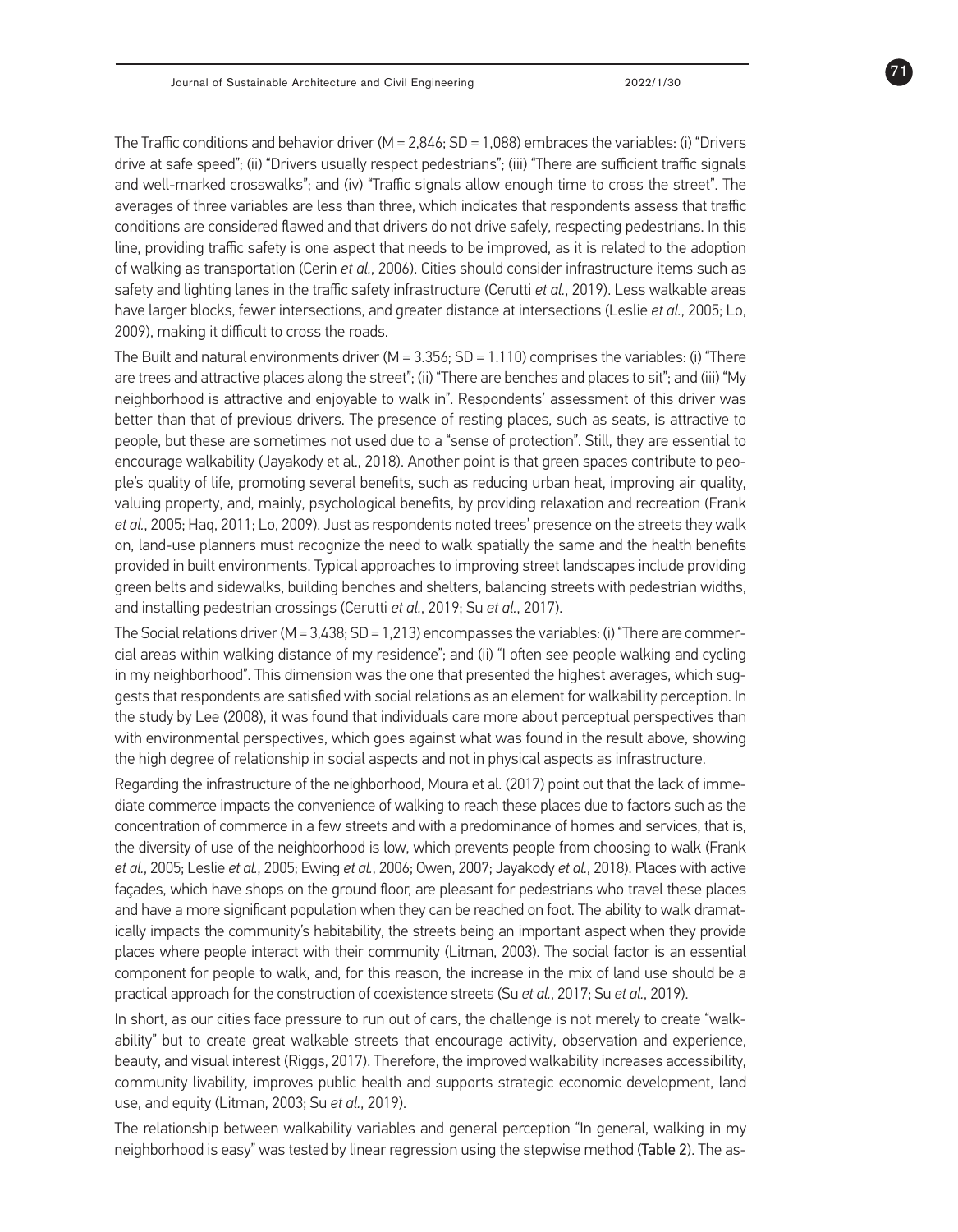| lable 2<br>Model<br>Linear regression model |                | $\mathsf{R}$         | R Square | Adjusted R<br>Square | St. Error of the<br>Estimate | Durbin-Watson |
|---------------------------------------------|----------------|----------------------|----------|----------------------|------------------------------|---------------|
|                                             |                | $0.454$ <sup>a</sup> | 0.206    | 0.204                | 0.896                        |               |
|                                             | $\overline{2}$ | 0.566 <sup>b</sup>   | 0.321    | 0.317                | 0.830                        |               |
|                                             | 3              | 0.592c               | 0.351    | 0.346                | 0.812                        |               |
|                                             | 4              | 0.606 <sup>d</sup>   | 0.367    | 0.361                | 0.803                        |               |
|                                             | 5              | 0.613e               | 0.375    | 0.368                | 0.799                        |               |
|                                             | 6              | $0,618$ <sup>f</sup> | 0.382    | 0.372                | 0.796                        | 1.854         |

a. Predictors: (Constant), BNE3 – My neighborhood is attractive and enjoyable to walk in.

b. Predictors: (Constant), BNE3 – My neighborhood is attractive and enjoyable to walk in, SOR2 – I often see people walking and cycling in my neighborhood

c. Predictors: (Constant), BNE3 – My neighborhood is attractive and enjoyable to walk in, SOR2 – I often see people walking and cycling in my neighborhood, INF3 – There are enough sidewalks

d. Predictors: (Constant), BNE3 – My neighborhood is attractive and enjoyable to walk in, SOR2 – I often see people walking and cycling in my neighborhood, INF3 – There are enough sidewalks, TCB2 – Drivers usually respect pedestrians e. Predictors: (Constant), BNE3 – My neighborhood is attractive and enjoyable to walk in, SOR2 – I often see people walking and cycling in my neighborhood, INF3 – There are enough sidewalks, TCB2 – Drivers usually respect pedestrians, INF2 - Sidewalks are safe for people with mobility disabilities

f. Predictors: (Constant), BNE3 – My neighborhood is attractive and enjoyable to walk in, SOR2 – I often see people walking and cycling in my neighborhood, INF3 – There are enough sidewalks, TCB2 – Drivers usually respect pedestrians, INF2 - Sidewalks are safe for people with mobility disabilities, BNE1 – There are trees and attractive places along the street.

g. Dependent Variable: WALK - Generally speaking, it is easy to walk in my neighborhood.

sumptions of homoscedasticity, multicollinearity and normal distribution of errors were achieved for linear regression analysis. The regression results show that six variables in the model are significant for walkability and represent  $37.2\%$  (R2 = 0.372, p <0.05) of the general perception of the walkability: BNE3 - My neighborhood is attractive and pleasant to walk, SOR2 - I often see people walking and cycling in my neighborhood, INF3 - There are enough sidewalks, TCB2 - Drivers tend to respect pedestrians, INF2 - Sidewalks are safe for people with motor disabilities, BNE1 - There are trees and places attractive to along the street.

The results show that among the model variables, two belong to the walkability driver "Built and natural environments", two variables belong to the driver "Infrastructure", one variable belongs to the driver "Social relations", and one to the "Traffic conditions and behavior". The Durbin-Watson test was used to detect the presence of autocorrelation (dependence) in the residuals of a regression analysis (Hair *et al.*, 2003). The model's test value (1.854) indicates that we can state that the waste is independent with a 95% confidence level.

In other words, the perception of walkability depends significantly on the performance of these variables (Table 3). The perception of walkability can be written as follows:

Walk = 0.259 \*BNE3 + 0.319 \* SOR2 + 0.104\*INF3  $+ 0.118* TCR2 + 0.094* INF2 + 0.090* INF1$  (1)

The variable with the most significant weight in the general perception of walkability is "SOR2 - I often see people walking and cycling in my neighborhood" (beta = 0.319; sig. 0.0000). One of the explanations for the presence of pedestrians and cyclists is that for physical activity, no urban element is more important than the streets, as these are where active trips to work, shop, get involved in other daily activities take place (Ewing *et al.* 2006). The bicycle also appears on the



## **Table**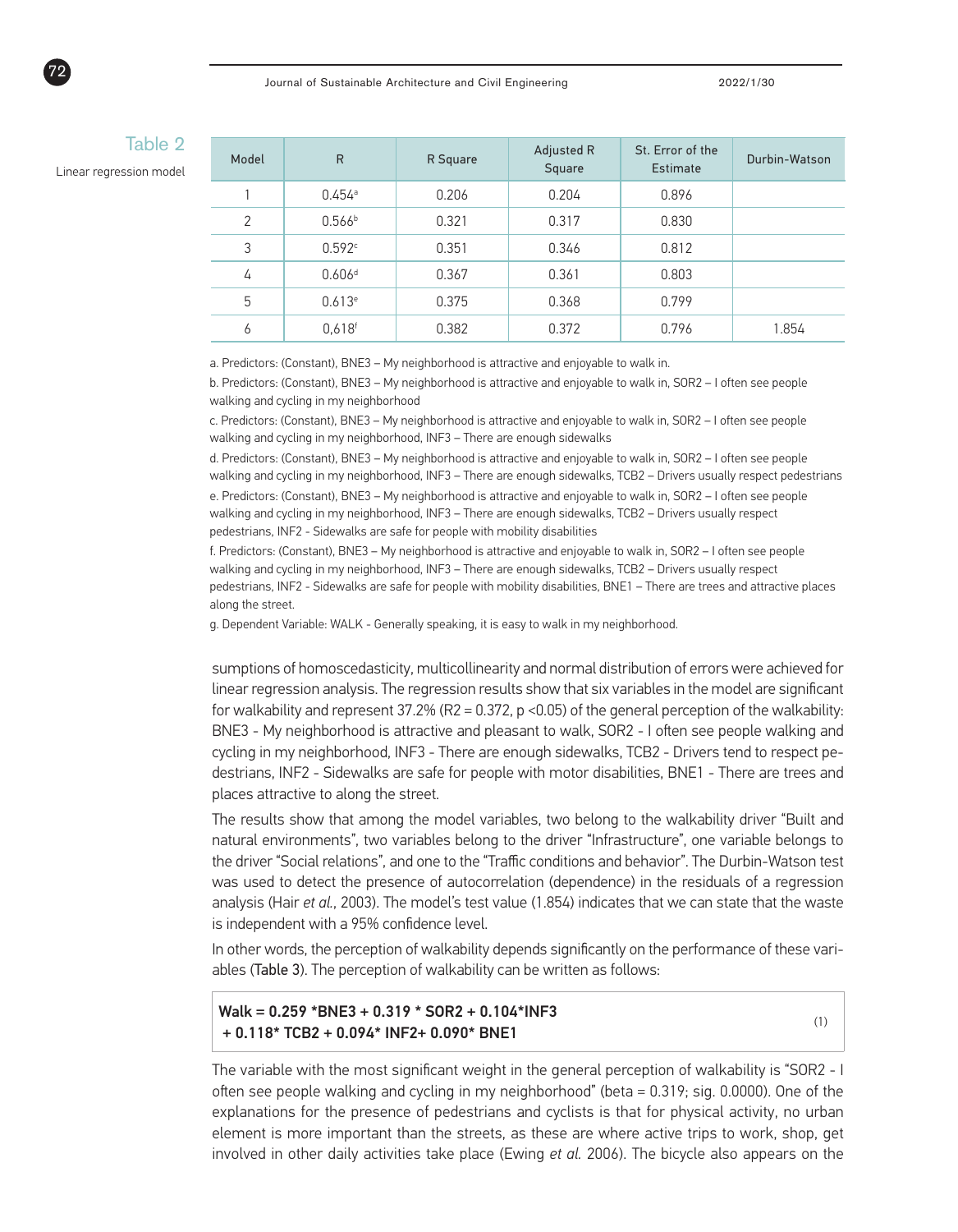| Standardized |       |       | Table 3<br>Linear regr<br>coefficients |  |  |
|--------------|-------|-------|----------------------------------------|--|--|
| <b>Beta</b>  |       | Sig.  |                                        |  |  |
|              | 4.155 | 0.000 |                                        |  |  |
| 0.259        | 5.639 | 0.000 |                                        |  |  |

Table 3

ession

| <b>Final Model</b>                                                  | Unstandardized |            | Standardized |            |       |
|---------------------------------------------------------------------|----------------|------------|--------------|------------|-------|
|                                                                     | B              | Std. Error | <b>Beta</b>  | $\ddagger$ | Sig.  |
| (Constant)                                                          | 0.801          | 0.193      |              | 4.155      | 0.000 |
| BNE3 - My neighborhood is attractive and<br>enjoyable to walk in    | 0.253          | 0.045      | 0.259        | 5.639      | 0.000 |
| SOR2 - I often see people walking and<br>cycling in my neighborhood | 0.288          | 0.038      | 0.319        | 7.641      | 0.000 |
| INF3 - There are enough sidewalks                                   | 0.086          | 0.037      | 0.104        | 2.351      | 0.019 |
| TCB2 - Drivers usually respect pedestrians                          | 0.112          | 0.040      | 0.118        | 2.762      | 0.006 |
| INF2 - Sidewalks are safe for people with<br>mobility disabilities  | 0.093          | 0.044      | 0.094        | 2.114      | 0.035 |
| BNE1 – There are trees and attractive<br>places along the street.   | 0.084          | 0.042      | 0.090        | 1.994      | 0.047 |

a. Dependent Variable: WALK - Generally speaking, it is easy to walk in my neighborhood.

streets as a healthy and sustainable means of transport and physical activity (Kellstedt *et al.*, 2020). When these streets provide the right places (such as sidewalks, bike lanes), there is an incentive for more people to be present on the streets (Zuniga-Teran *et al.*, 2017).

The second variable with the most significant evaluation is "BNE3 - My neighborhood is attractive and enjoyable to walk in" (beta = 0.259; sig. 0.0000). The neighborhood configuration can influence the decision to walk, indicating that the neighborhood's physical structure is one of the key elements to explain walking patterns (Larrañaga *et al.*, 2009; Nieuwenhuijsen, 2020). Another reason cited by Leslie et al. (2005) was that, in neighborhoods with high walking rates, residents reported that attributes related to residential density, the combination of land use (access and diversity), and the connectivity of the streets have higher values than residents who live in neighborhoods with low circulation. These issues are related to living together since walking becomes a pleasant activity in terms of interaction with people, the natural and built environment, and other pedestrians (Moura *et al.*, 2017).

The other variables - there are enough sidewalks, drivers usually respect pedestrians, sidewalks are safe for people with mobility disabilities, and the presence of trees and attractive places along the street - indicate that the characteristics of the neighborhood influence people's walks. These results corroborate Zuniga-Teran and colleagues' (2017) findings, suggesting that a neighborhood that offers traffic safety combined with design elements improves the walking experience, including the nearby green space and easy access to these spaces. Providing commercial destinations near residential areas (diversity of land use) with high residential density can encourage people to walk. Places with good infrastructure attract people, and for that, it is necessary: continuous and preserved sidewalks, the appropriate location of urban furniture, which also contribute so that people with reduced mobility can also enjoy these public spaces, absence of high and high-speed traffic, trees street and landscaping and safety issues, both real and perceived by pedestrians (Larrañaga *et al.*, 2009; Lo, 2009). All these aspects contribute to the streets being quality places for walking.

Identifying statistical differences between the respondents' averages were carried out through the Analysis of Variance (ANOVA). The purpose of this analysis was to identify differences in behavior according to the different profiles of respondents, especially between the sedentary and active groups. The sedentary profile (walking less than 20 minutes a day) represents 54.8% of the sample. Statistically significant differences (p <0.050) were identified for: sedentary lifestyle, sex, and age group (Table 5).

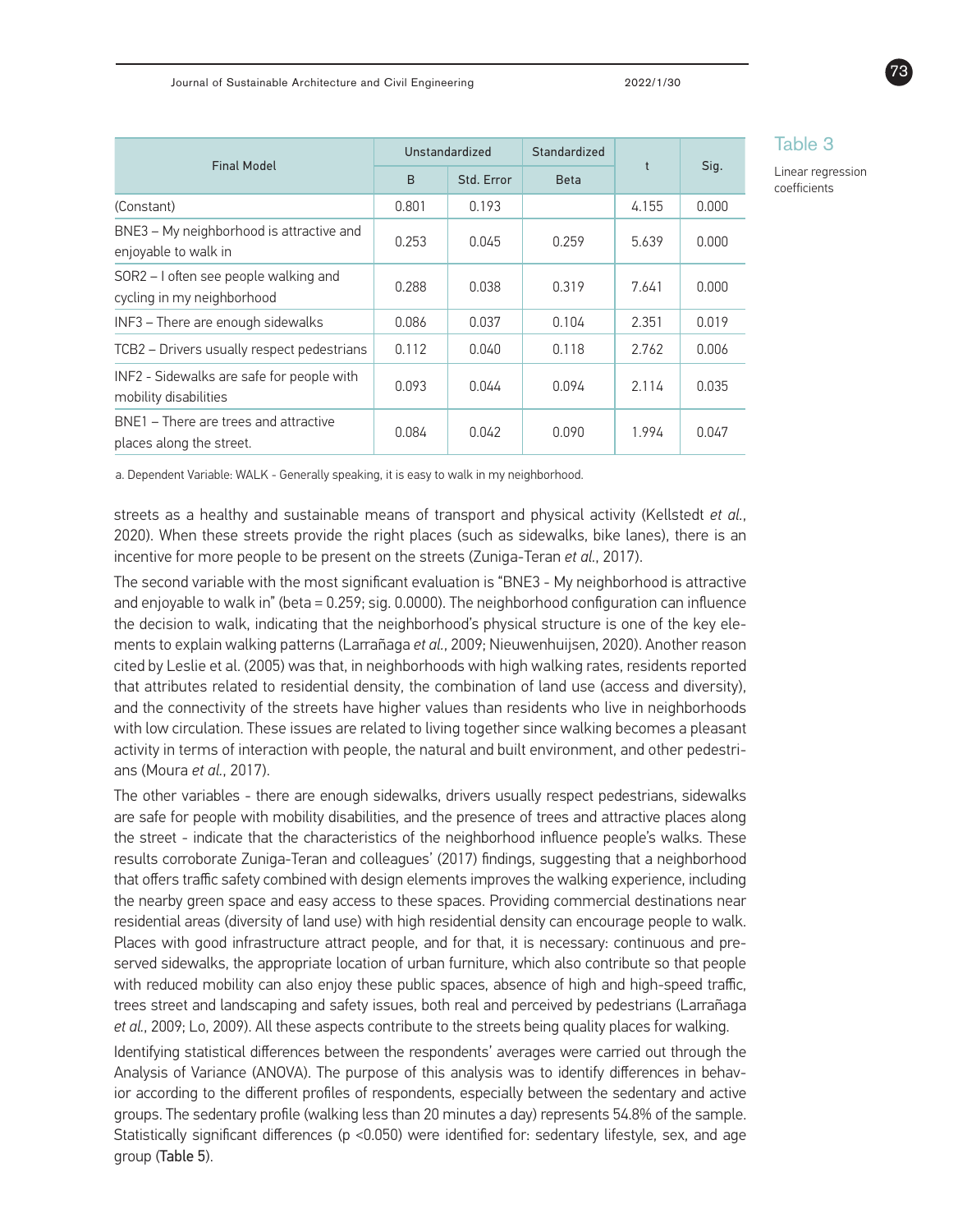#### Table 4

Statistical differences between the respondents' averages through ANOVA

74

| Variable                                                       | F       | Sig.  | Result                                                                                                   |
|----------------------------------------------------------------|---------|-------|----------------------------------------------------------------------------------------------------------|
| Time spent walking per                                         | 1099.89 | 0.000 | Non-sedentary people spend more time walking.                                                            |
| day                                                            | 3.895   | 0.049 | Men spend more time walking.                                                                             |
| Distance walking per day                                       | 333.10  | 0.000 | Non-sedentary people walk longer distances.                                                              |
|                                                                | 6.413   | 0.012 | Men walk longer distances compared to women.                                                             |
| Drivers drive at a safe<br>speed                               | 3.243   | 0.001 | The perception that drivers drive at safe speeds increas-<br>es with age.                                |
| Felling safe walking in the<br>neighborhood                    | 11.585  | 0.001 | Men feel safer than women when walking in the neigh-<br>borhood.                                         |
|                                                                | 2.055   | 0.032 | People aged between 28 and 36 years old feel safer than<br>others.                                       |
| Sidewalks safety for<br>people with mobility<br>disabilities   | 5.660   | 0.014 | Non-sedentary people consider the sidewalks safer than<br>sedentary people.                              |
|                                                                | 5.281   | 0.000 | People aged between 28- and 36-years old feel consider<br>the sidewalks unsafety.                        |
| Presence of benches and<br>places to sit                       | 6.140   | 0.014 | Non-sedentary people agree that there are more bench-<br>es and places to sit than sedentary ones.       |
| Presence of trees and<br>attractive places along the<br>street | 4.430   | 0.036 | Non-sedentary people agree that there are more trees<br>and attractive places to sit than sedentary ones |
| Beauty of neighborhood<br>area                                 | 2.221   | 0.020 | The perception of the beauty of the neighborhood in-<br>creases with age.                                |
| Ease of walking in the<br>neighborhood.                        | 5.710   | 0.017 | Non-sedentary people find walking in the neighborhood<br>easier than sedentary ones.                     |
|                                                                | 4.484   | 0.035 | Men find walking in the neighborhood easier than women.                                                  |

Both "Time spent walking per day" and "Distance walking per day" showed statistically significant differences regarding sex and physical inactivity (p <0.050): men and active people spend more time walking and travel greater distances per day. Men also perceive that walking in the city is more accessible than women. Regarding physical inactivity, the results show that this driver was the one that presented the most significant number of different perceptions. The perception of active people differs from the perception of sedentary people concerning four aspects (p <0.050): (i) Sidewalk's safety for people with mobility disabilities; (ii) Presence of benches and places to sit; (iii) Presence of trees and attractive places along the street; and (iv) Ease of walking in the neighborhood. In all these aspects, active people have more favorable evaluations than sedentary people, showing that adopting walking habits also improves the city's perception as a space that provides active mobility, social interaction, and quality of life (Leslie *et al.*, 2005).

Regarding the differences in perception according to the age group (p <0.050), the results show that older people have the perception that drivers drive more safely (perhaps because respondents have designed their attitudes in the assessment) and also has a more positive evaluation about urban space since the perception of the beauty of the neighborhood increases with age. The age group between 28 and 36 years old showed a difference in perception in two aspects (p <0.050): (i) they have higher Felling safe walking in the neighborhood, and (ii) they consider sidewalk's unsafety for people with mobility disabilities. The first aspect is related to urban violence, while the second is to perceive the need for pedestrians' infrastructure (Jayakody *et al.*, 2018; Moura*et al*., 2017; Cerin *et al.*, 2006).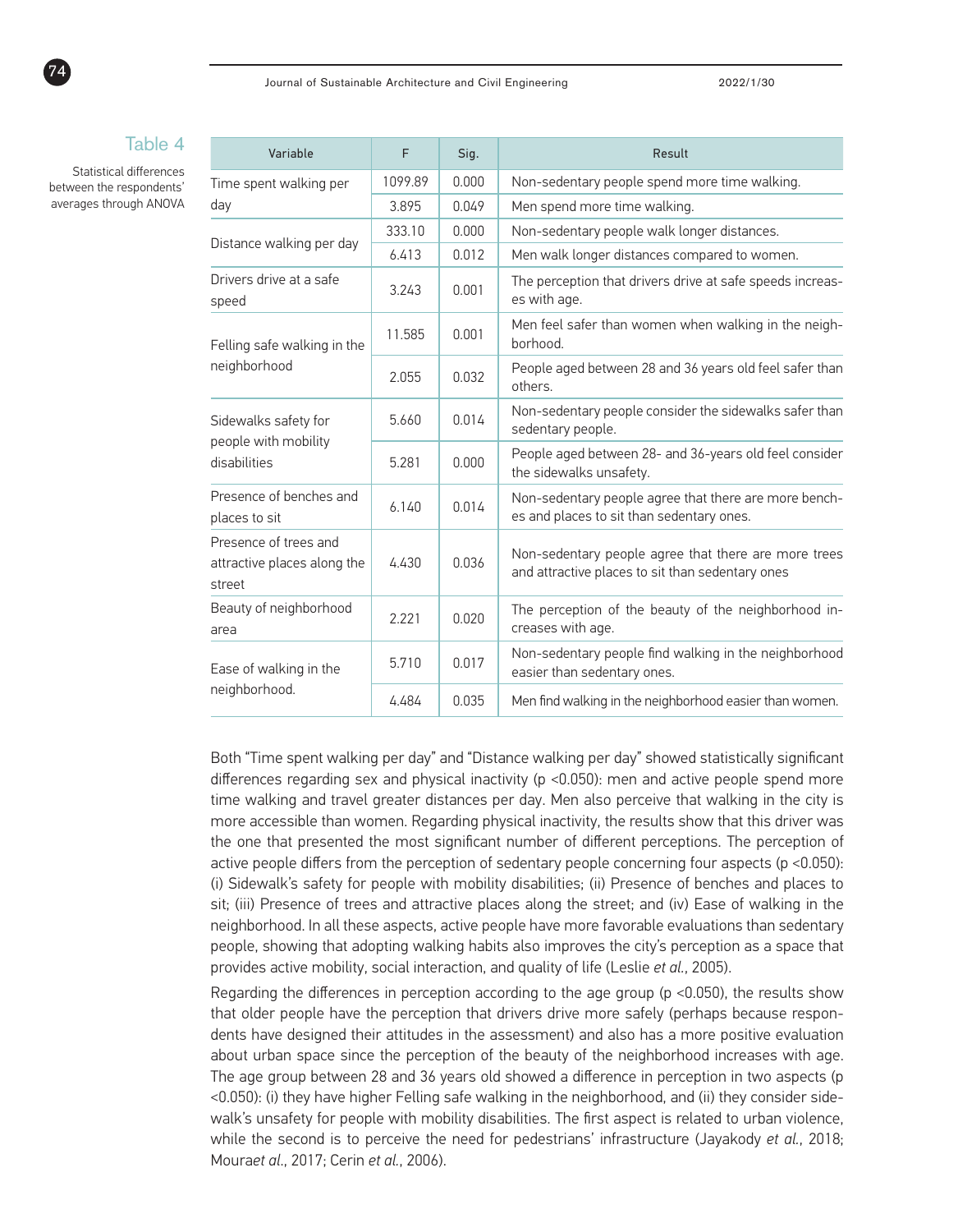There is growing concern among nations about issues related to sustainability. Researchers and urban planners have sought to identify the variables and methods to measure how sustainable a city is and how it impacts the lives of the people who live there, always seeking to minimize environmental impacts and improve the quality of life and the environment. One way is to consider active mobility, such as walking, which, in addition to not polluting, improves people's health and well-being, but it also needs qualified environments for its encouragement.

Sustainable mobility is a positive indicator of what we all want - replacing pollution, crime, traffic accidents as indicators of what we do not want - and thus becomes a focus for collective action and involvement that recreates the community and takes care of each other and the places they share.

This study aimed to identify the walkability driver in urban areas and investigate walkability drivers according to socio-demographic features. Four walkability drivers were identified: Infrastructure, Traffic conditions and behavior, Built and natural environments, and Social relations. These drivers include both physical and psycho-social aspects linked to walkability. In this way, the study contributed to filling the gap of accessing subjective data to analyze pedestrians' behavior according to the spaces' morphology by identifying attitudes and behaviors about walking.

Regarding respondents' general perception about the ease of adopting walking as active mobility, two aspects were more significant: the attractiveness and pleasure of walking in the neighborhood and the adhesion of more people walking and cycling. This result shows the importance of thinking and designing the neighborhoods, considering the infrastructure and the natural environment that privilege social interaction and active mobility.

Finally, socio-demographic aspects related to walkability were identified: the need to improve public security for women, young people, and the elderly; improve the quality of sidewalks for people with mobility disabilities; increase the presence of benches and places to sit, to encourage people who are sedentary or have reduced mobility; increase the number of trees and attractive places along the street, to encourage coexistence and improve the feeling of security.

Walkability is a central element in planning a sustainable city, and several drivers need to be reviewed. Over the years, walking has taken on an exceptional character, as if it were not a natural alternative for human displacement. Urban spaces are still, for the most part, idealized from the vehicle's perspective, especially in developing countries. As the results pointed out, the design of spaces is fundamental to stimulate coexistence in urban life. Thus, walkability depends on an understanding of walking behavior according to the morphology of the spaces.

In sum, this work contributes theoretically and practically to several approaches. First, it identifies the walkability drivers in urban areas to provide the citizens' perception of walkability as a subjective analysis. Second, it explains socio-demographic aspects related to walkability as a central aspect of a sustainable city. Finally, the study offers relevant evidence for social researchers and urban planners by identifying walkability drivers and supporting political and academic debate elements.

## **References**

Adkins A., Makarewicz C., Scanze M., Ingram M., Luhr G. Contextualizing walkability: do relationships between built environments and walking vary by socioeconomic context? Journal of the American Planning Association, 2017; 83: 296-314. https:// doi.org/10.1080/01944363.2017.1322527

Aghaabbasi M., Moeinaddini M., Zaly Shah M., Asadi-Shekari Z., ArjomandKermani M. Evaluating the capability of walkability audit tools for assessing sidewalks. Sustainable Cities and Society, 2018; 37: 475-484. https://doi.org/10.1016/j.scs.2017.12.001 https://doi.org/10.1016/j.scs.2017.12.001

Bibri S.E., Krogstie J. Smart sustainable cities of the future: an extensive interdisciplinary literature review. Sustainable Cities and Society, 2017; 31: 183- 212. https://doi.org/10.1016/j.scs.2017.02.016

Cerin E., Saelens B.E., Sallis J.F., Frank L.D. Neighborhood environment walkability scale: validity and development of a short form. Medicine and Science in Sports and Exercise, 2006; 38: 1682-1691.https:// doi.org/10.1249/01.mss.0000227639.83607.4d

## Conclusions

75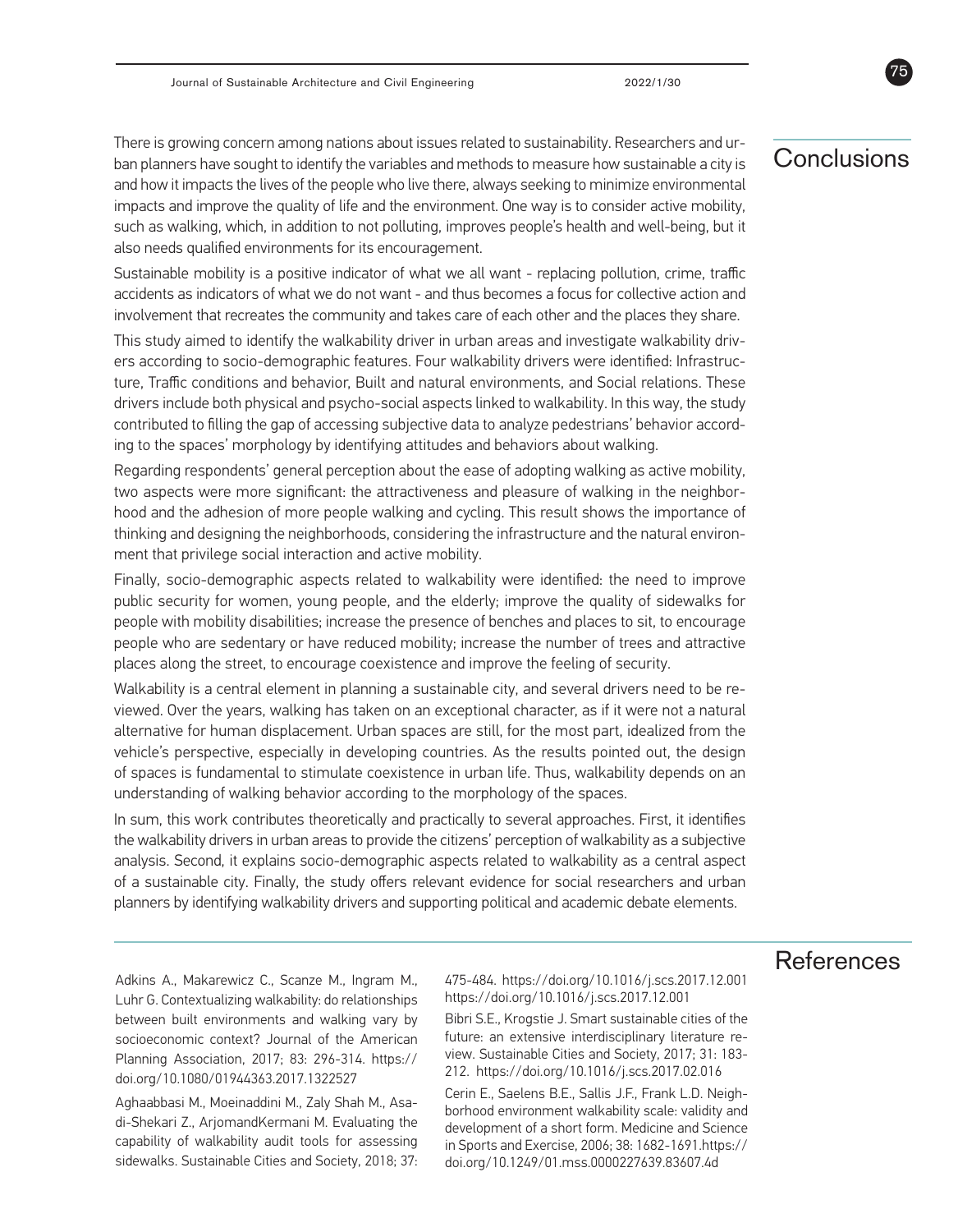Cerutti P.S., Martins R D., Macke J., Sarate J.A.R. "Green, but not as green as that": an analysis of a Brazilian bike-sharing system. Journal of Clean er Production, 2019; 217(20): 185-193. https://doi. org/10.1016/j.jclepro.2019.01.240

76

Ewing R., Handy S. Measuring the unmeasurable: urban design qualities related to walkability. Jour nal of Urban Design, 2009; 14: 65-84. https://doi. org/10.1080/13574800802451155

Ewing R., Handy S., Brownson R.C., Clemente O., Winston E. Identifying and measuring urban design qualities related to walkability. Journal of Physical Activity and Health, 2006; 3: 223-240. https://doi. org/10.1123/jpah.3.s1.s223

Frank L.D., Sallis J.F., Saelens B.E., Leary L., Cain K., Conway T.L., Hess P.M. The development of a walkability index: application to the neighborhood quality of life study. British Journal of Sports Med icine, 2010; 44: 924-933. https://doi.org/10.1136/ bjsm.2009.058701

Habibian M., Hosseinzadeh A. Walkability index across trip purposes. Sustainable Cities and Soci ety, 2018; 42: 216-225. https://doi.org/10.1016/j. scs.2018.07.005

Haq S.M.A. Urban green spaces and an integra tive approach to sustainable environment. Journal of Environmental Protection, 2011; 02: 601-608. https://doi.org/10.4236/jep.2011.25069

Hair J.F., Bush,R.P., Ortinau, D.J. Marketing re search: within a changing information environment. 2nd ed. McGraw-Hill/Irwin, New York; 2003.

IBGE - Instituto Brasileiro de Geografia e Estatística, 2019. <https://cidades.ibge.gov.br/brasil/rs/pas so-fundo/panorama)> Accessed 18.03.20.

Iwan, A., Poon, K.K.Y. The role of governments and green building councils in cities' transformation to become sustainable: case studies of Hong Kong (East) and Vancouver (West). Sustainability and the City, 2018. 13: 556-570. https://doi.org/10.2495/ SDP-V13-N4-556-570

Jayakody R.R., Keraminiyage K., Alston M., Dias N. Design factors for a successful shared street space (SSS) design. International Journal of Stra tegic Property Management, 2018; 22(4): 278-289. https://doi.org/10.3846/ijspm.2018.3685

Kellstedt D.K., Spengler J.O., Foster M., Lee C., Mad dock J.E. A scoping review of bikeability assess ment methods. Journal of Community Health, 2020; 1-14. https://doi.org/10.1007/s10900-020-00846-4

Larrañaga A.M., Ribeiro J.L.D., Cybis H.B.B. Fatores que afetam as decisões individuais de realizar via gens a pé: estudo qualitativo [Factors that affect in dividual decisions to undertake walking trips: qual -

itative study]. Transportes, 2009; 17(2). https://doi. org/10.14295/transportes.v17i2.355

Lee Y.J. Subjective quality of life measurement in Tai pei. Building and Environment, 2008; 43: 1205-1215. https://doi.org/10.1016/j.buildenv.2006.11.023

Leslie E., Saelens B., Frank L., Owen N., Bauman A., Coffee N., Hugo G. Residents' perceptions of walkabil ity attributes in objectively different neighbourhoods: a pilot study. Health and Place, 2005; 11: 227-236. https://doi.org/10.1016/j.healthplace.2004.05.005

Litman T.A. Economic value of walkability. Trans portation Research Record, 2003. 1828: 3-11. https://doi.org/10.3141/1828-01

Livi A.D., Clifton K.J. Issues and methods in captur ing pedestrian behaviors, attitudes and perceptions: experiences with a community-based walkability survey. In Transportation Research Board, 2004; Annual Meeting.

Lo R.H. Walkability: what is it? Journal of Urban ism: International Research on Placemaking and Urban Sustainability, 2009; 2: 145-166. https://doi. org/10.1080/17549170903092867

Macke J., Casagrande R.M., Sarate J.A.R., Silva K.A. Smart city and quality of life: citizens' perception in a Brazilian case study. Journal of Cleaner Production, 2018; 182(1): 717-726. https://doi.org/10.1016/j. jclepro.2018.02.078

Manaugh K., El-Geneidy A.M. Validating walkability indices: how do different households respond to the walkability of their neighbourhood?. Transportation re search part D: transport and environment, 2011; 16(4): 309-315. https://doi.org/10.1016/j.trd.2011.01.009

Moura F., Cambra P., Gonçalves A.B. Measuring walk ability for distinct pedestrian groups with a partici patory assessment method: a case study in Lisbon. Landscape and Urban Planning, 2017; 157: 282-296. https://doi.org/10.1016/j.landurbplan.2016.07.002

Nieuwenhuijsen, M.J. Urban and transport planning pathways to carbon neutral, liveable and healthy cit ies; a review of the current evidence. Environment International, 2020; 140. https://doi.org/10.1016/j. envint.2020.105661

Owen N., Cerin E., Leslie E., duToit, L., Coffee N., Frank L. D., Bauman A. E., Hugo G., Saelens B. E., Sallis J. F. Neighborhood walkability and the walk ing behavior of australian adults. American Journal of Preventive Medicine, 2007; 33: 387-395. https:// doi.org/10.1016/j.amepre.2007.07.025

Riggs W. Walkability: to quantify or not to quanti fy. Journal of Urbanism: International Research on Placemaking and Urban Sustainability, 2017; 10: 125-127. https://doi.org/10.1080/17549175.2015. 1111926